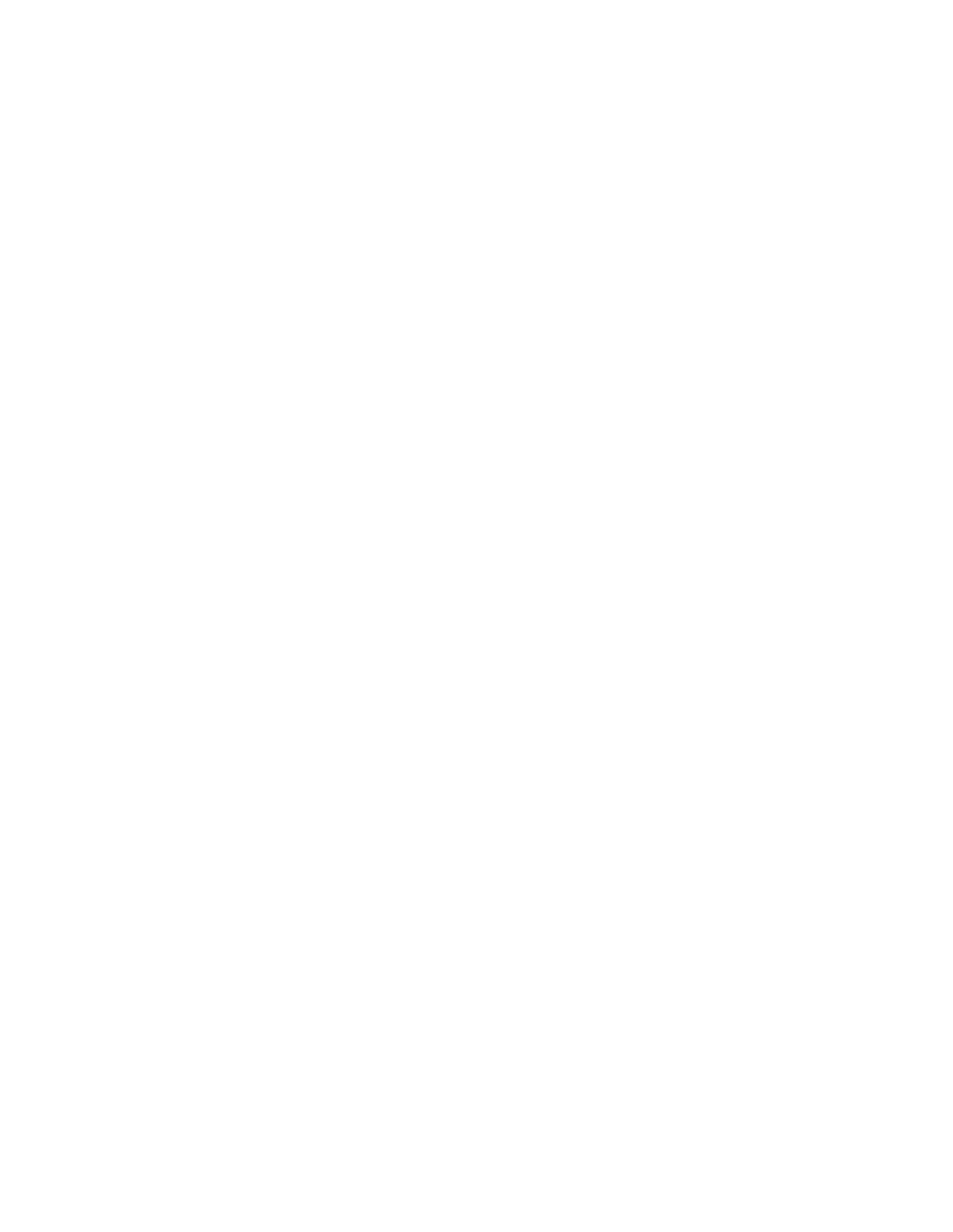#### **BURKE, Justice.**

[¶1] Appellant was convicted of two counts of second-degree sexual assault, four counts of third-degree sexual assault, and six counts of incest. He contends that there was insufficient evidence to sustain his convictions on five of the six sexual assault counts. He also contends that the sentences for the incest convictions should merge with the sexual assault sentences. We find that sufficient evidence exists to support the convictions and affirm all of the convictions. We also determine that five of the six incest sentences should merge with the corresponding sexual assault sentences and reverse and remand for entry of a new Judgment and Sentence.

## *ISSUES*

[¶2] Appellant presents these issues:

- 1. Did the trial court err in denying [Appellant]'s motion for acquittal on counts I and III-VI?
- 2. Should the incest counts merge for charging and sentencing with the sexual assault charges?

## *FACTS*

[¶3] Appellant was convicted of twelve felony counts involving improper sexual conduct with his two daughters.<sup>1</sup> The twelve counts included: two counts of seconddegree sexual assault (counts I and IV) in violation of Wyo. Stat. Ann. § 6-2-303(a)(vi) (LexisNexis 2005); one count of third-degree sexual assault (count II) in violation of Wyo. Stat. Ann. § 6-2-304(a)(ii); and three counts of third-degree sexual assault (counts III, V, and VI) in violation of Wyo. Stat. Ann.  $\S$ § 6-2-304(a)(iii) and 6-2-303(a)(vi). Five of the sexual assault counts involve the use of Appellant's authority to gain compliance of the victims, while the sixth was predicated upon the difference in age between Appellant and his victim. Appellant contends that there was insufficient evidence to support his conviction on the five counts involving the use of his authority. The remaining six convictions (counts VII through XII) are for felony incest in violation of Wyo. Stat. Ann. §  $6-4-402(a)$ .<sup>2</sup> Appellant does not challenge his convictions on those

 $\overline{a}$ 

 $<sup>1</sup>$  Appellant adopted the victims in 2001.</sup>

 $2$  Wyo. Stat. Ann. § 6-2-303 states, in pertinent part:

<sup>(</sup>a) Any actor who inflicts sexual intrusion on a victim commits sexual assault in the second degree if, under circumstances not constituting sexual assault in the first degree: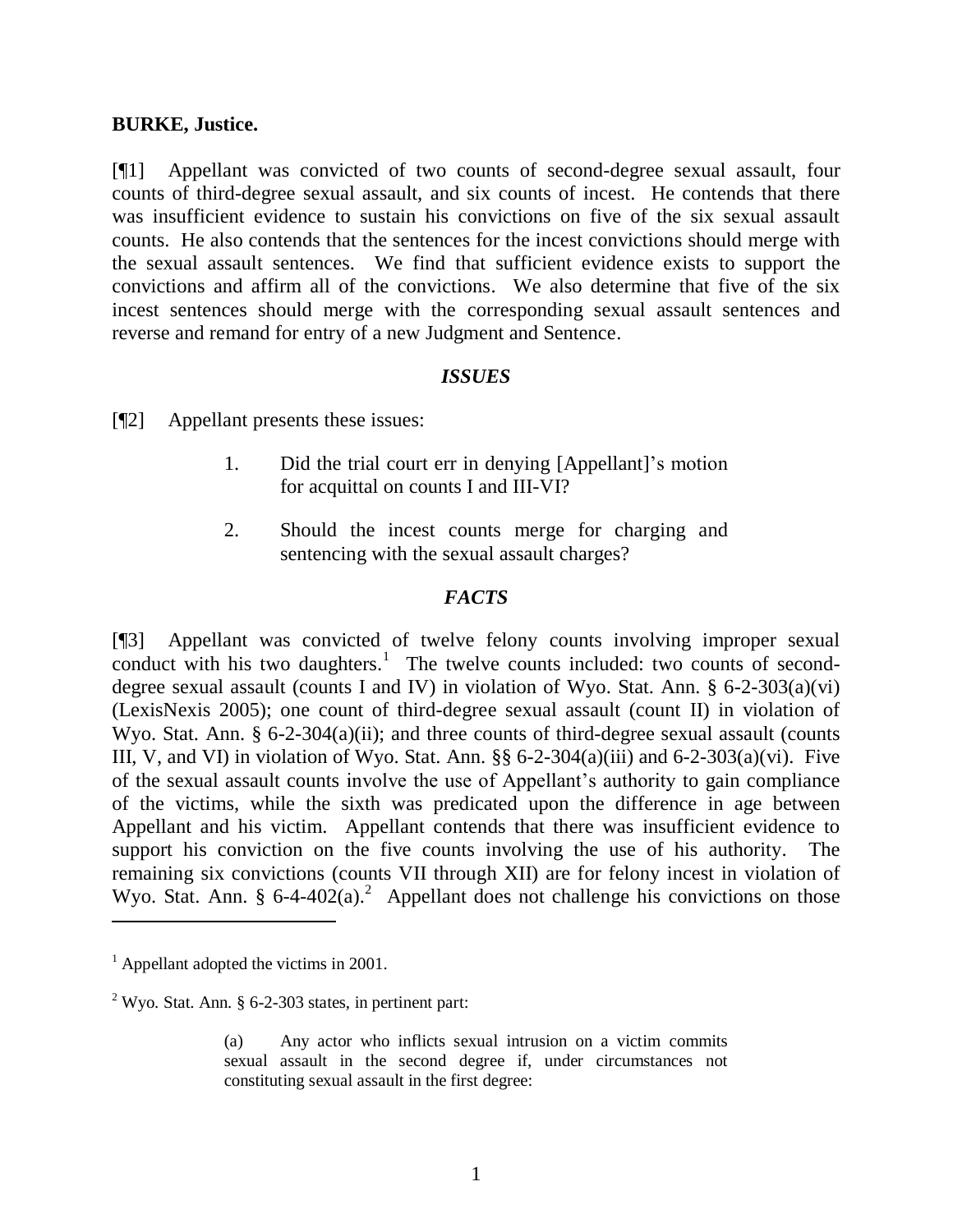counts.

[¶4] On April 17, 2006, the youngest victim (age 13) told her brother and older sister (age 15) that Appellant had sexually abused her the previous night. The older sister responded by revealing that she had also been abused in the past by Appellant. They called their mother and told her what had happened. Mother telephoned the family doctor. The doctor was not in and the office manager advised mother to take the girls to the emergency room and to call the police. In response to that suggestion, Mother told the office manager that she would "wait to see if it happened again." The next day, Mother apparently changed her mind and took the girls to the doctor's office. The staff at the office called the police, and the investigation began. Appellant was subsequently

> (vi) The actor is in a position of authority over the victim and uses this position of authority to cause the victim to submit . . . .

Wyo. Stat. Ann. § 6-2-304 states, in pertinent part:

. . .

(a) An actor commits sexual assault in the third degree if, under circumstances not constituting sexual assault in the first or second degree:

. . .

(ii) The actor is an adult and subjects a victim under the age of fourteen (14) years to sexual contact without inflicting sexual intrusion on the victim and without causing serious bodily injury to the victim;

(iii) The actor subjects a victim to sexual contact under any of the circumstances of W.S.  $6-2-302(a)(i)$  through (iv) or  $6-2 303(a)(i)$  through (vi) without inflicting sexual intrusion on the victim and without causing serious bodily injury to the victim.

Wyo. Stat. Ann. § 6-4-402(a) states, in pertinent part:

A person is guilty of incest if he knowingly commits sexual intrusion . . . or sexual contact . . . with an ancestor or descendant or a brother or sister of the whole or half blood. The relationships referred to herein include relationships of:

(i) Parent and child by adoption . . . .

Although it does not affect our resolution of this case, we note that the second- and third-degree sexual assault statutes were significantly revised in 2007. 2007 Wyo. Sess. Laws, ch. 159.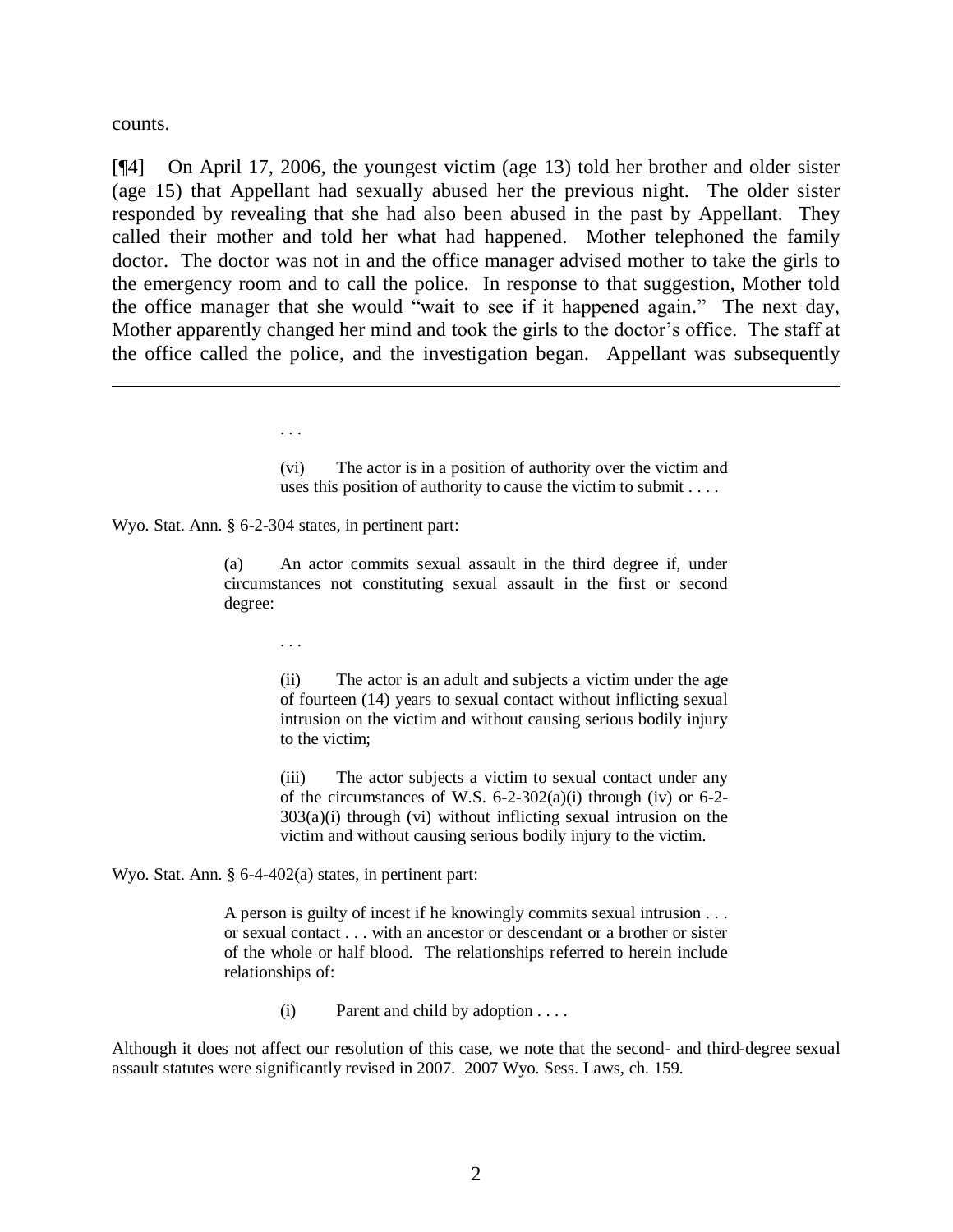charged and tried. He was found guilty on all counts and was sentenced to: 10-20 years on each count of second-degree sexual assault to be served concurrently; 10-15 years on each count of third-degree sexual assault to be served concurrently with each other and consecutively to his sentences for second-degree sexual assault; and 3-5 years on each count of incest to be served concurrently with each other and consecutively to his sentences for all other counts. He then filed this appeal.

## *DISCUSSION*

## **Sufficiency of the Evidence**

 $\overline{a}$ 

[¶5] Appellant moved for judgment of acquittal following the State's case-in-chief.<sup>3</sup> The district court denied the motion. Appellant contends that there was insufficient evidence to support the challenged convictions. We apply the following standard of review:

> In reviewing the sufficiency of the evidence in the context of a denial of a motion for judgment of acquittal, we examine and accept as true the State's evidence and all reasonable inferences which can be drawn from it. We do not consider conflicting evidence presented by the defendant. We do not substitute our judgment for that of the jury; rather, we determine whether a jury could have reasonably concluded each of the elements of the crime was proven beyond a reasonable doubt. This standard applies whether the supporting evidence is direct or circumstantial.

*Martin v. State*, 2007 WY 2, ¶ 32, 149 P.3d 707, 715 (Wyo. 2007) (citations omitted).

[¶6] Appellant contends that the evidence presented at trial was insufficient to sustain convictions on counts I, III, IV, V, and VI. Each of these counts required the jury to find that Appellant was "in a position of authority over the victim and use[d] this position of authority to cause the victim to submit." Wyo. Stat. Ann.  $\S$ § 6-2-303(a)(vi), 6-2-304(a)(iii). It is uncontested that Appellant, as the victims' father, occupied a position of

<sup>&</sup>lt;sup>3</sup> Appellant's motion at trial was equivocal at best. He moved for a judgment of acquittal on only four of the six sexual assault counts. Also, it appeared that counsel admitted that conflicting evidence existed on all counts. Nevertheless, this does not preclude our review. "[T]he proposition that a defendant's guilt must be proved with competent evidence bearing upon each of the crime's elements always involves a fundamental right. . . . [A] defendant is always prejudiced if he is found guilty and the evidence is not sufficient to establish his guilt." *Garay v. State*, 2007 WY 130, ¶ 2 n.1, 165 P.3d 99, 101 n.1 (Wyo. 2007).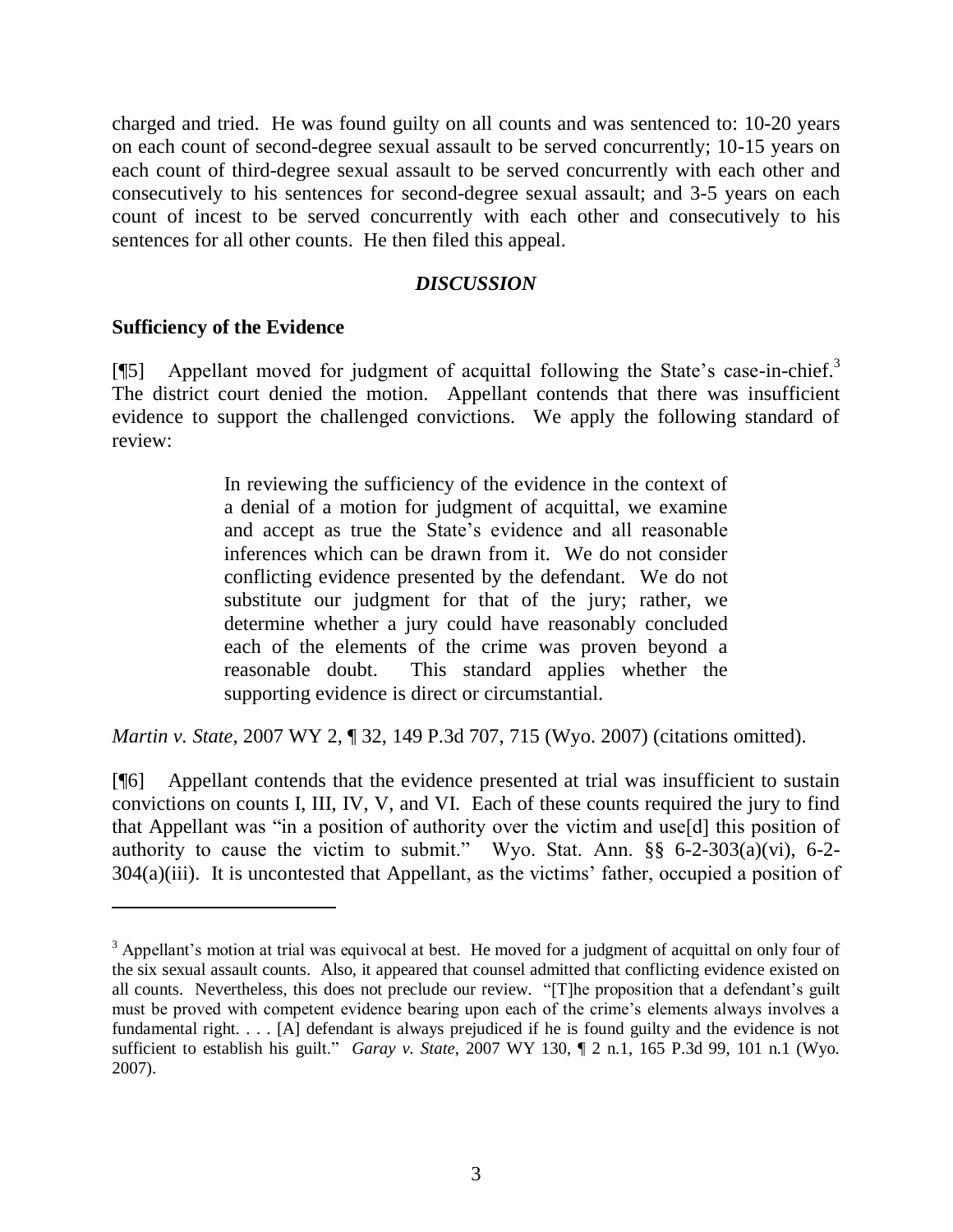authority over the victims. It is also uncontested that he committed the sexual acts that provided the foundation for the charges. He contends only that the State failed to present sufficient evidence that he used his position of authority to cause the victims' submission.

[¶7] We addressed this argument in *Brown v. State*, 817 P.2d 429, 439-40 (Wyo. 1991). In *Brown*, the defendant was the victims' stepfather. He was convicted of multiple counts of sexual assault and taking indecent liberties with a minor. *Id.* at 432-33. On appeal, he contended that his convictions should be reversed because there was insufficient evidence to prove he used his position of authority to cause the victims to submit to sexual abuse. *Id.* at 439-40. We affirmed the convictions after finding that the State presented sufficient evidence to prove this element. In doing so, we stated:

> A stepfather, as a parental figure, generally is in a position to *exercise authority* and *control* over stepchildren. The testimony in this case showed that Brown was *directly involved with discipline* of C.P. At least one of the charged crimes *occurred when the children's mother was absent*, and Brown was, in fact, supervising C.P. Brown's role as a stepfather gave him *both access* (in the context of opportunity) to, and *influence over, these children*. It is evident that the children understood this, because it was unnecessary that Brown threaten them in order to obtain coerced obedience to his outrageous sexual demands. In most instances, those threats occurred only after the children had submitted. There is no question that, given these circumstances, the jury reasonably could have inferred, as it did, that any *resistance by these children was undermined by Brown's authority and his role in the household*. Clearly, that was enough to satisfy the statutory requirement of use of a position of authority. We hold that the jury properly found, under the standard of beyond a reasonable doubt, that appellant invoked his position of authority to commit the counts of sexual assault against C.P.

*Id.* at 440 (emphasis added).

[¶8] *Brown* is not a perfect parallel for the current case because the facts are different. The quoted portion, however, is just as applicable here. The record in this case, viewed in the light most favorable to the State, establishes that Appellant exercised considerable control over the children. He disciplined them on occasion. He also threatened them. The victims testified that they were afraid that Appellant would either punish them or that they would otherwise get into trouble if they told anyone about the abuse. On one occasion, Appellant explicitly told the older victim that "if I would ever say anything, it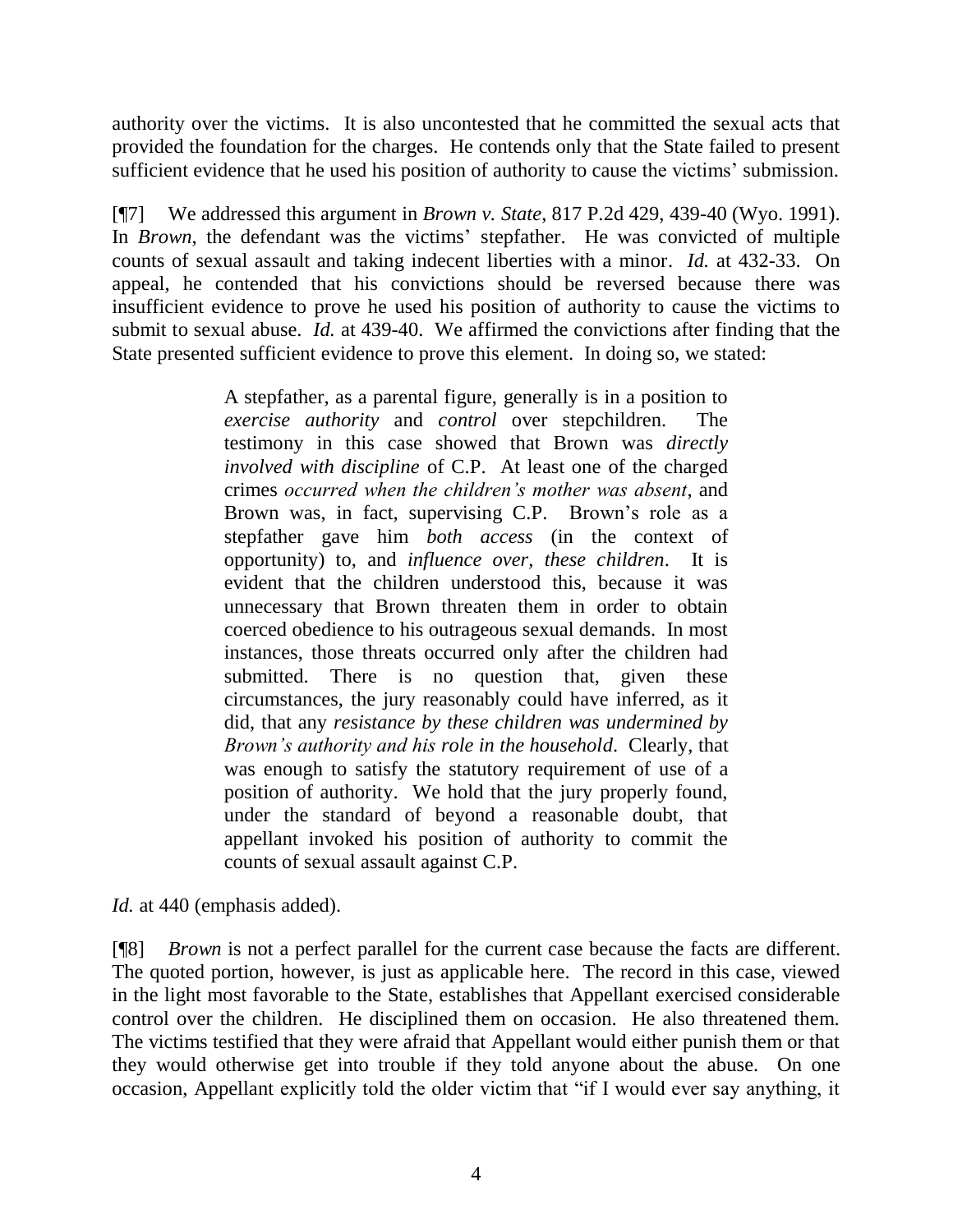would be my fault that me and my mom were out on the streets." The facts surrounding the incidents themselves are evidence that Appellant used his status as the victims' father to gain compliance. With one exception, all incidents of abuse occurred in each victim's bedroom. For the most part, Mother was absent when the assaults occurred, leaving Appellant as the sole authority figure in the house.

[¶9] Appellant's argument in this appeal appears to be founded upon the premise that the statute requires the defendant to have overtly threatened the victim prior to committing each act. Appellant cites no authority for this proposition, nor does he present compelling reasons that we should interpret the statute in this manner. We conclude that the State presented sufficient evidence to allow a jury to conclude, beyond a reasonable doubt, that Appellant used his position of authority to cause the victims' submission.

# **Merger of Sentences**

 $\overline{a}$ 

[¶10] In his second issue, Appellant contends that the incest sentences should be merged with the sexual assault sentences. He did not raise this argument below. Accordingly, we review for plain error. *Bush v. State*, 2008 WY 108, ¶ 29, 193 P.3d 203, 210 (Wyo. 2008). "Plain error exists when: 1) the record is clear about the incident alleged as error; 2) there was a transgression of a clear and unequivocal rule of law; and 3) the party claiming the error was denied a substantial right which materially prejudiced him." *Id.*, ¶ 29, at 210-11.

[¶11] Appellant contends that the six incest convictions, counts VII through XII, should merge with their respective sexual assault charges, counts I through VI, for sentencing.<sup>4</sup> Merger of sentences implicates a defendant's constitutional right to be free of multiple punishments for the same offense. *Bilderback v. State*, 13 P.3d 249, 253 (Wyo. 2000). This right is one component of the constitutional prohibition against double jeopardy. *Id.* Consequently, the analytical framework necessary to resolve this issue is derived from the elements test set forth by the United States Supreme Court in *Blockburger v. United States*, 284 U.S. 299, 304, 52 S.Ct. 180, 182, 76 L.Ed. 306 (1932), and subsequently adopted by this Court. *Bilderback*, 13 P.3d at 253. Pursuant to the elements test, two offenses are different when each requires proof of an element that the other does not. *Id.* Although the elements test is ordinarily applied to the statutory text, questions involving merger of sentences require this test to be applied somewhat differently. *Id.* at 253-54.

<sup>&</sup>lt;sup>4</sup> Appellant's statement of the issue suggests that he also contends that they should merge for the purpose of charging. His argument in this respect consists of two paragraphs with one citation to a court decision that is of little use. We find this argument to be inadequate and do not address it. Instead, we focus solely upon the question of merger of the sentences.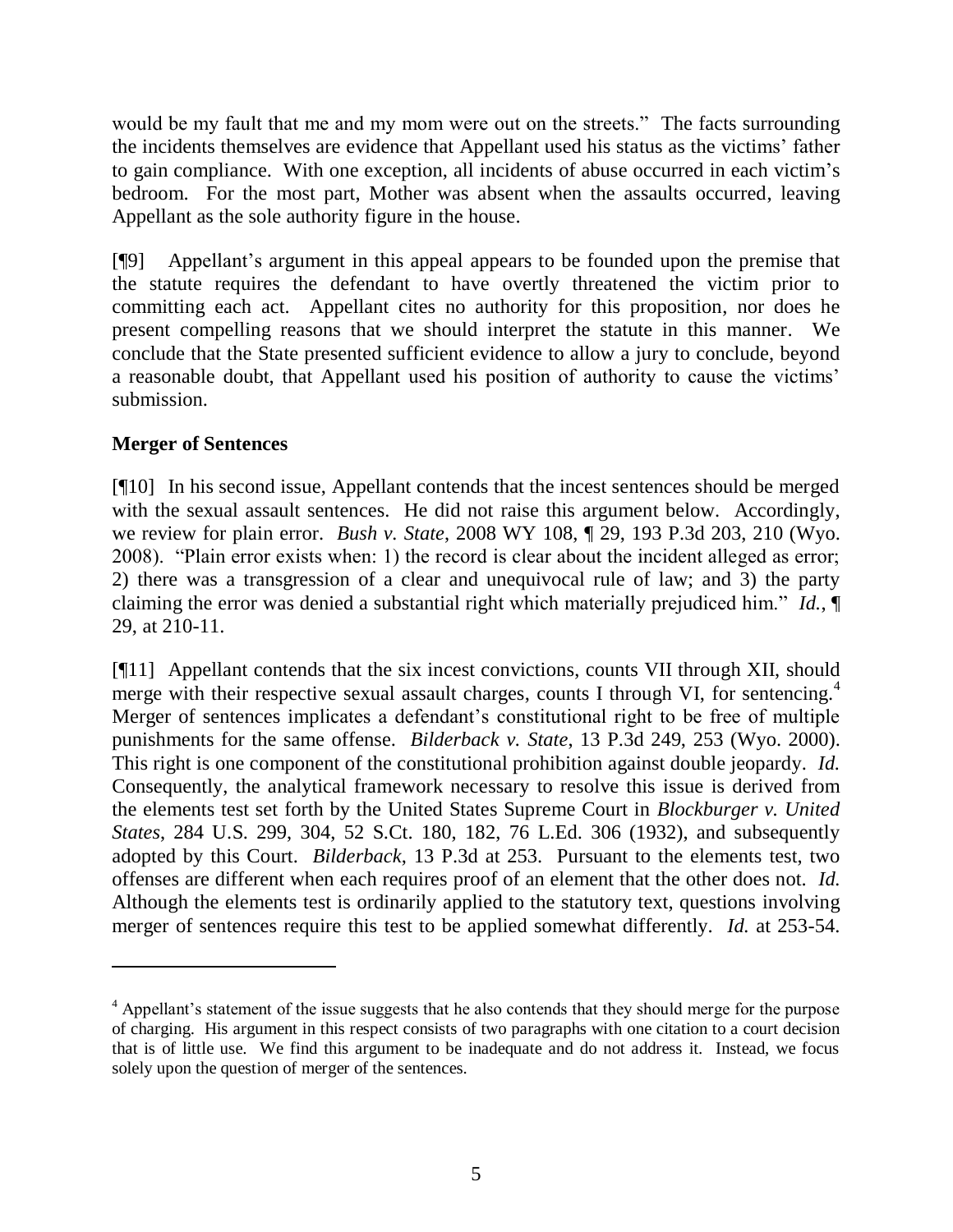Specifically, "the focus necessarily expands to embrace those facts proven at trial. The ultimate question becomes whether those facts reveal a single criminal act or multiple and distinct offenses." *Id.* at 254.

[¶12] In *Owen v. State*, the defendant was alleged to have inflicted sexual intrusion on his daughter. 902 P.2d 190, 192 (Wyo. 1995). He was convicted of three counts: second-degree sexual assault based upon the age of the victim, indecent liberties, and incest. *Id.* On appeal, we found error in the fact that the defendant received three separate sentences. *Id.* at 194-95. The charge of indecent liberties, according to the bill of particulars filed by the State, was based upon the defendant pulling down his daughter's panties, engaging in sexual contact, and engaging in digital penetration. *Id.* at 194. We held that "the pulling down of [the victim]'s panties and the touching of her in the area of her vagina were a part of, and necessary to, the accomplishment of the seconddegree sexual assault. The penetration could not have been otherwise accomplished." *Id.* We determined that the indecent liberties conviction should have merged into the sexual assault conviction for sentencing purposes. *Id.* at 194-95. We reached the opposite conclusion regarding the incest conviction. The family relationship element of incest, which was absent from the particular provision of second-degree sexual assault with which the defendant was charged, prevented the merger of the incest sentence. *Id.* at 195.

[¶13] In the current case, we are presented with a mirror image of the situation in *Owen*. In *Owen*, the incest conviction did not merge for sentencing because the family relationship element of that crime was not an element of either sexual assault or indecent liberties as charged. In this case, however, five of the six sexual assault charges (counts I and III through VI) required proof that Appellant was the father of the victims and was, therefore, in a position of authority as required by the applicable statute. The incest charges also required the State to prove that Appellant was the father of the victims. All sexual assault charges required either sexual intrusion or sexual contact, and so did the incest charges. In short, it would be impossible for Appellant to commit second- or thirddegree sexual assault based upon the use of his position of authority as father of the victims without also committing incest. We conclude that the incest counts VII, IX, X, XI, and XII merge, for the purpose of sentencing, into the sexual assault counts I, III, IV, V, and VI, respectively.

[¶14] We reach the opposite conclusion regarding counts II and VIII. In count II, Appellant was charged with third-degree sexual assault pursuant to Wyo. Stat. Ann. § 6-  $2-304(a)(ii)$  on the basis that the victim was under the age of fourteen years and Appellant was an adult. The State was not required to prove that Appellant was the victim's father or that he used his position as her father to cause submission. In count VIII, incest, the State was required to prove that Appellant was the victim's father. In securing the conviction for incest as charged in count VIII, the State was not required to prove that she was younger than fourteen or that Appellant was an adult. Simply put, the two crimes have different elements. Each requires proof of an element that the other does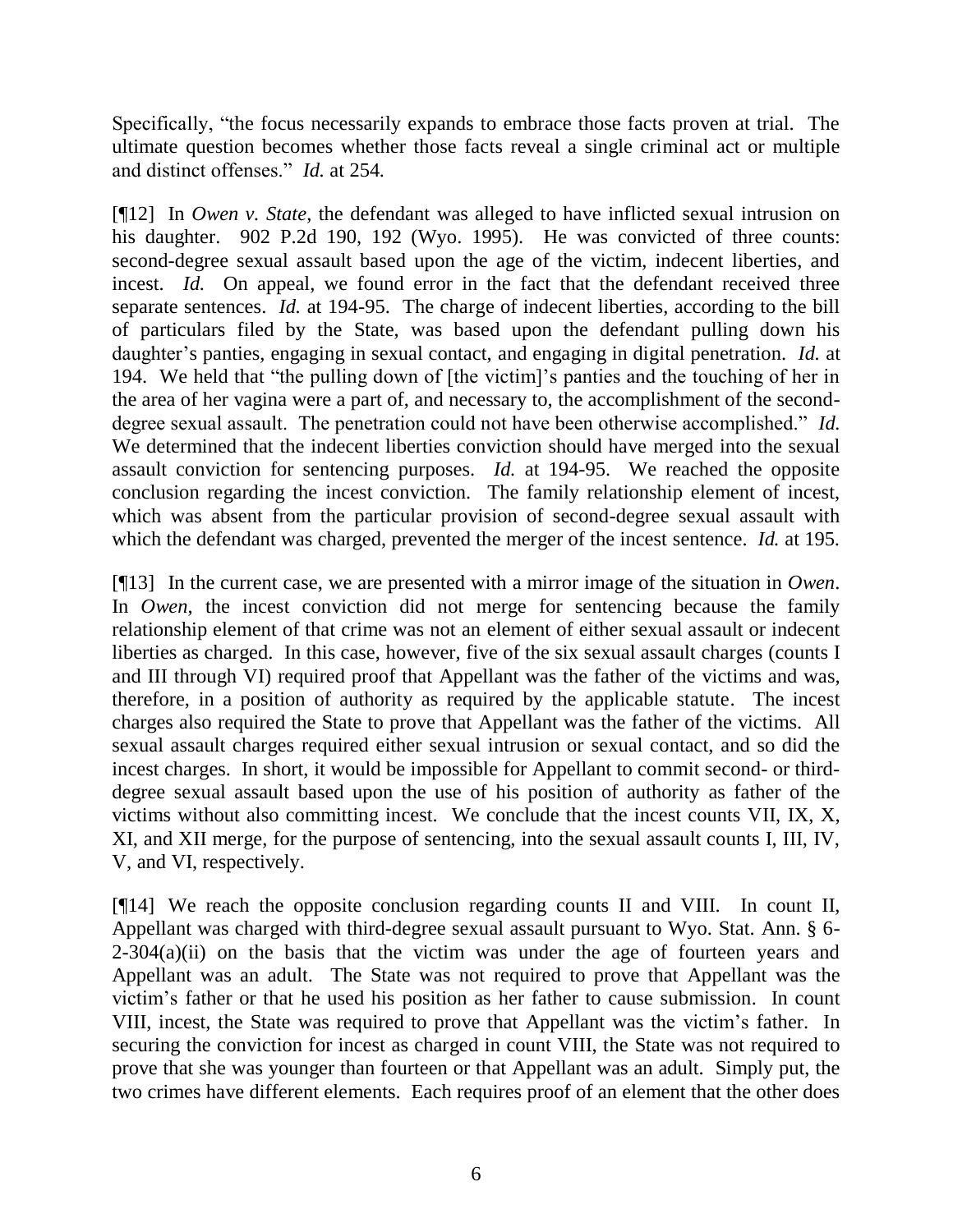not. The conviction on count VIII does not merge with the conviction on count II for the purpose of sentencing.

## *CONCLUSION*

[¶15] Sufficient evidence was presented to support Appellant's conviction of seconddegree sexual assault, as alleged in counts I and IV, and third-degree sexual assault, as alleged in counts III, V, and VI. Five of the six incest convictions, counts VII, IX, X, XI, and XII, merge for the purpose of sentencing into the respective sexual assault convictions, counts I, III, IV, V, and VI.

[¶16] We affirm the convictions on all counts. We reverse and remand for entry of a new Judgment and Sentence consistent with this opinion.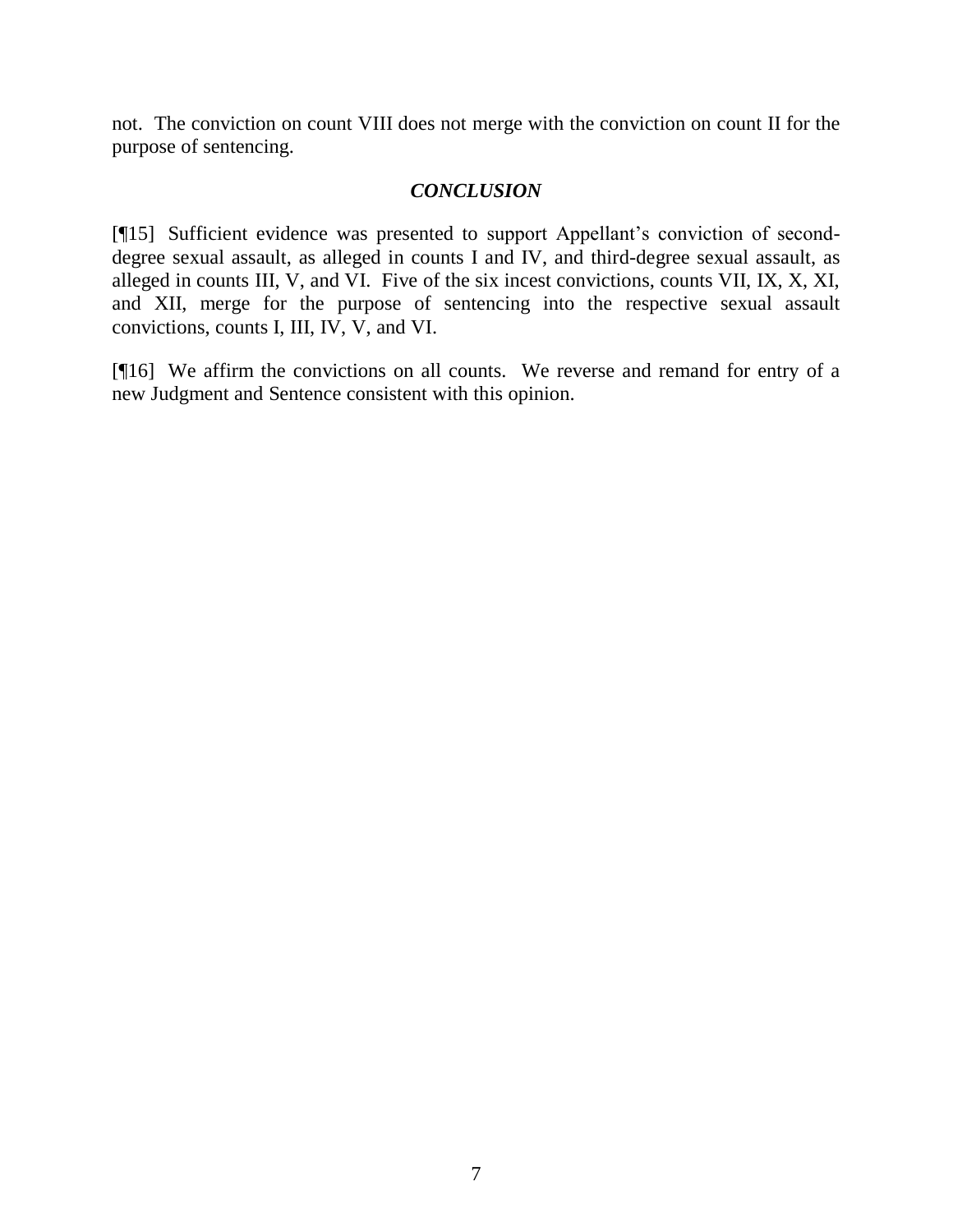#### **VOIGT, Chief Justice, specially concurring.**

[¶17] I concur with the majority opinion out of respect for the doctrine of *stare decisis.*  I am concerned, however, that in cases such as *Bilderback v. State*, 13 P.3d 249 (Wyo. 2000); *Rouse v. State*, 966 P.2d 967 (Wyo. 1998); and *Owen v. State*, 902 P.2d 190 (Wyo. 1995), we have strayed from application of the statutory elements test of *Blockburger v. United States*, 284 U.S. 299, 52 S.Ct. 180, 76 L.Ed. 306 (1932) into the "conduct" or "evidence" test of *Grady v. Corbin*, 495 U.S. 508, 110 S.Ct. 2084, 109 L.Ed.2d 548 (1990), *overruled by United States v. Dixon*, 509 U.S. 688, 704, 113 S.Ct. 2849, 2860, 125 L.Ed.2d 556 (1993). I believe that the law correctly is as it is recited in *State v. Keffer*, 860 P.2d 1118, 1130 (Wyo. 1993):

> The [United States Supreme Court] has settled upon the application of the familiar *Blockburger* . . . statutory elements test which directs:

> > The applicable rule is that where the same act or transaction constitutes a violation of two distinct statutory provisions, the test to be applied to determine whether there are two offenses or only one, is whether each provision requires proof of an additional fact which the other does not.

The *Blockburger* test is the one chosen to determine if offenses have identical statutory elements of [sic] if the elements of an offense are identical to some of the elements of a greater offense in reaching a conclusion as to whether it is a lesser included offense.

It is clear that the *Blockburger* analysis parallels the statutory elements test for lesser included offenses. The application of the *Blockburger* test has nothing to do with the evidence presented at trial. As *Blockburger* is traced through . . . it is clear that its role is to bar a subsequent prosecution if one of the two offenses is a lesser included offense of the other. That determination is made solely upon a comparison of the statutory elements.

Logically, the protection accorded by the double jeopardy clause with respect to multiple punishments should be based upon the same test. The double jeopardy clause prevents a "sentencing court from prescribing greater punishment than the legislature intended." *Missouri v. Hunter*, 459 U.S. 359, 366, 103 S.Ct. 673, 74 L.Ed.2d 535